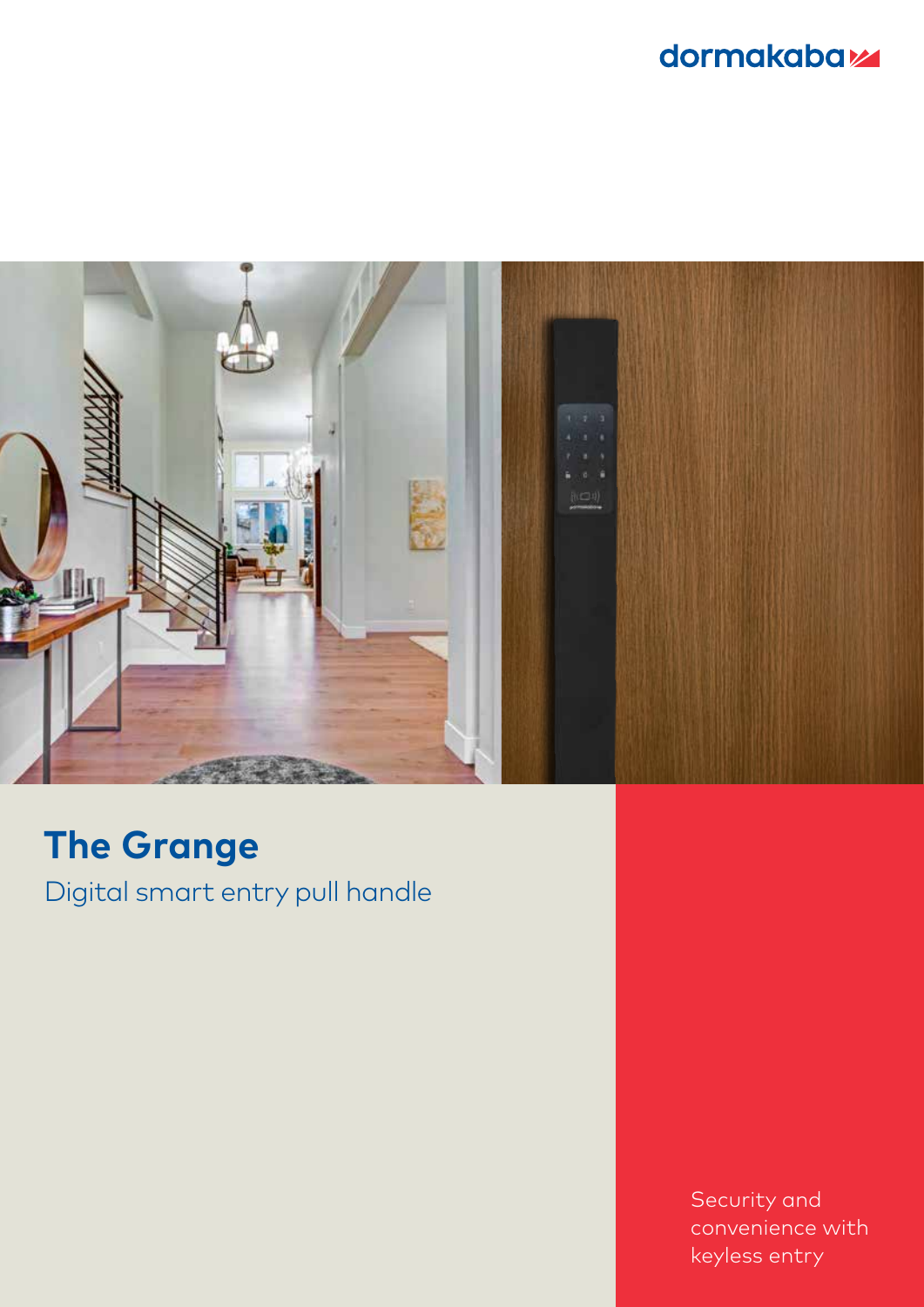# Outstanding design  **Digital smart entry pull handle**

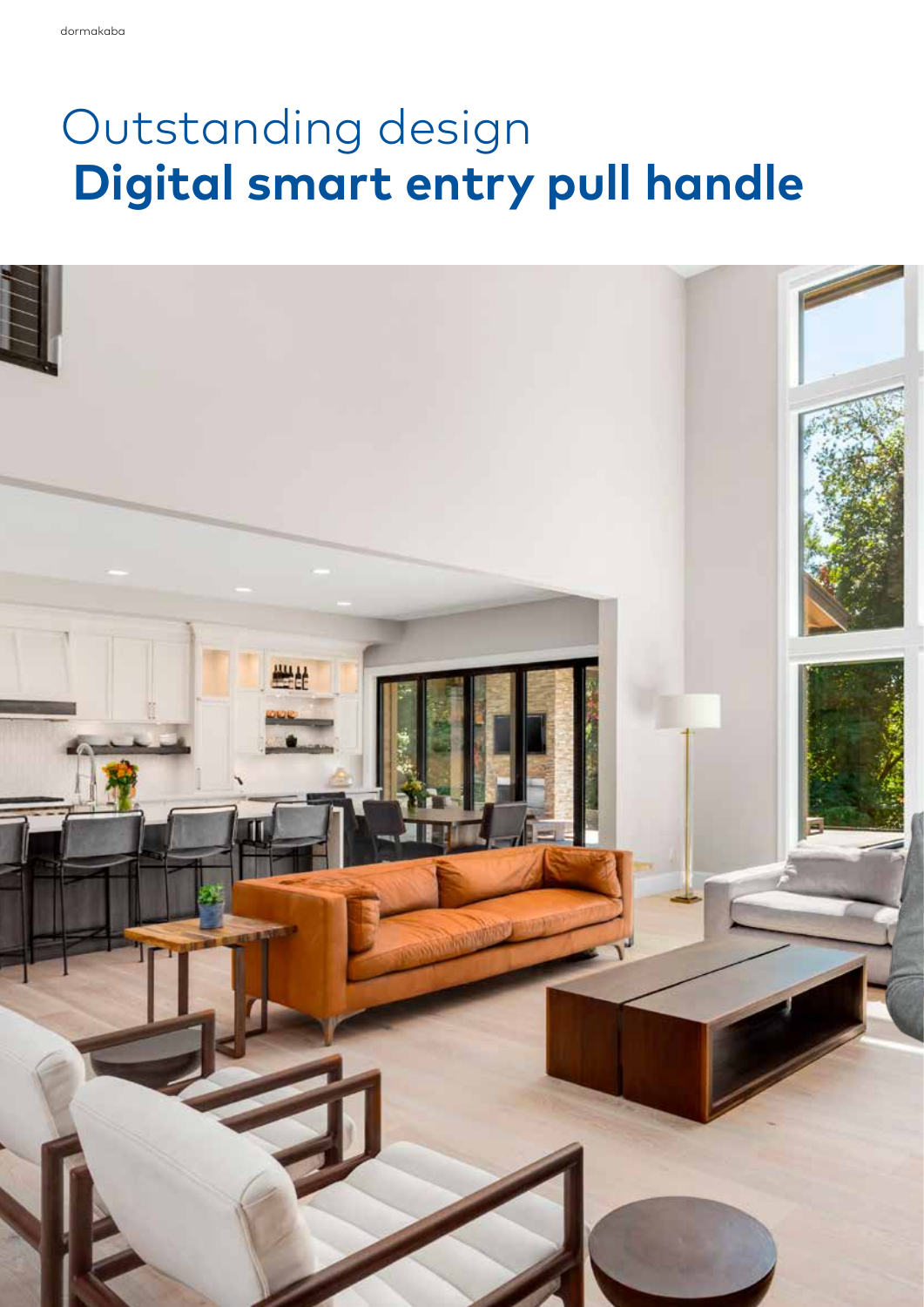



The Grange digital entry pull handle will change the way you think about security. Allowing you to unlock your door with a PIN, fob or smart phone via Bluetooth.

Perfect for both residential and some commercial applications. The Grange offers both security and convenience with keyless entry.

It is manufactured using the finest materials to combine the highest standards in quality, functionality and design.



#### **Remote access code sharing providing time sensitive remote access**

In Bluetooth mode, the dormakaba Smart lock app allows the administrator to generate a pin code for a visitor/short term stay guest according to specific time periods. These can then be shared via multiple methods of media, such as email or text messages.



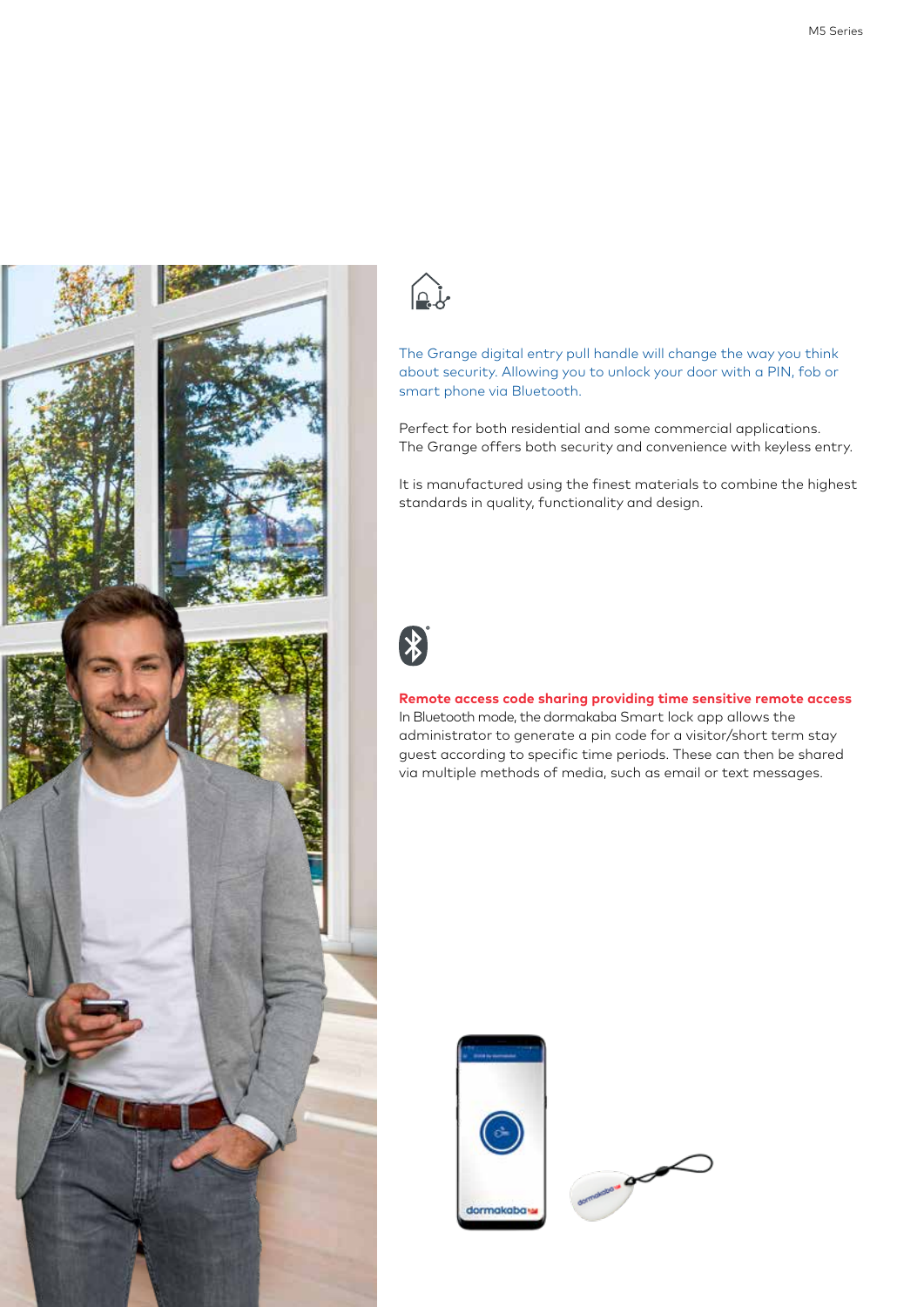### Simple access, your way

With the comfort of having everything on a single device, The Grange covers all the possible options to allow access to your residence.

Starting with an elegant and sophisticated stainless steel pull handle available in two different finishes (stainless steel and black matt) to enhance the look of your house entrance.

The Grange also provides a high level of mechanical security using an anti-pick and anti-bump override key cylinder that distinguishes it from the other electronic keyed devices in the market. Each Grange handle is pinned to a unique key code.

If you decide to go keyless, The Grange is complemented with different technology access options to increase the possibilities and to make your life easier. You can choose among digital codes, fob/cards or simply using the benefits of The Grange mobile app available for both android and iOS devices.



#### **Advantages at a glance:**

- Integrated keyless entry
- Operated by pin, fob or mobile phone
- Bluetooth
- Back to back pull handle
- Secured with a heavy-duty deadbolt
- Anti-pick and anti-bumping key cylinder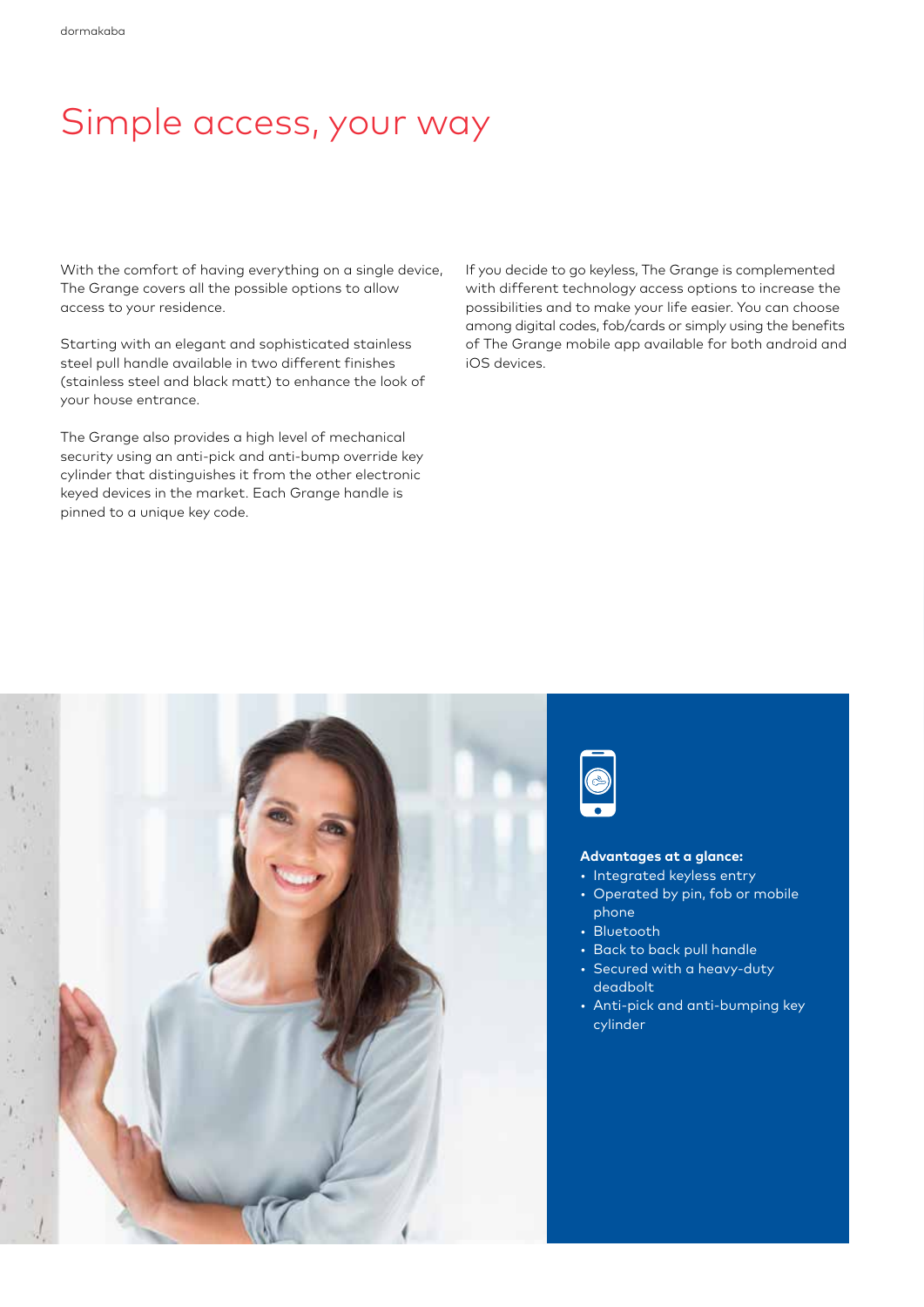

| Item             | <b>Article Number</b> | Unit | Description                     | Finish     |
|------------------|-----------------------|------|---------------------------------|------------|
| Grange SSS       | 9457005007001         | Each | The Grange Entrance Pull Handle | <b>SSS</b> |
| Grange BLK       | 9457005007006         | Each | The Grange Entrance Pull Handle | <b>BLK</b> |
| Dummy Handle SSS | 9457005017001         | Each | The Grange Dummy Handle         | <b>SSS</b> |
| Dummy Handle BLK | 9457005017006         | Each | The Grange Dummy Handle         | <b>BLK</b> |
| Grange Fob       | 9459005017000         | Each | The Grange Key Fob Tag          |            |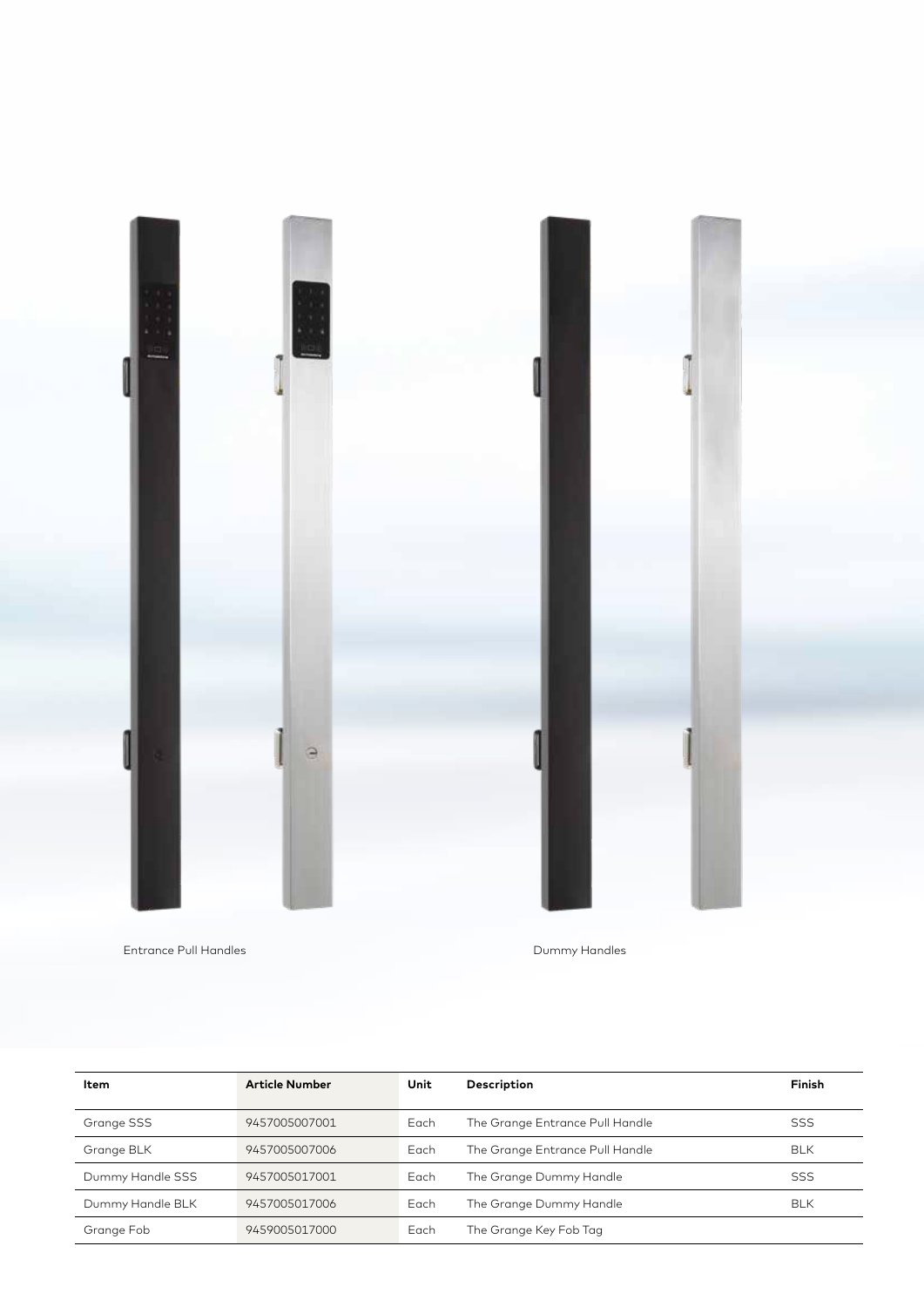### Dimensions

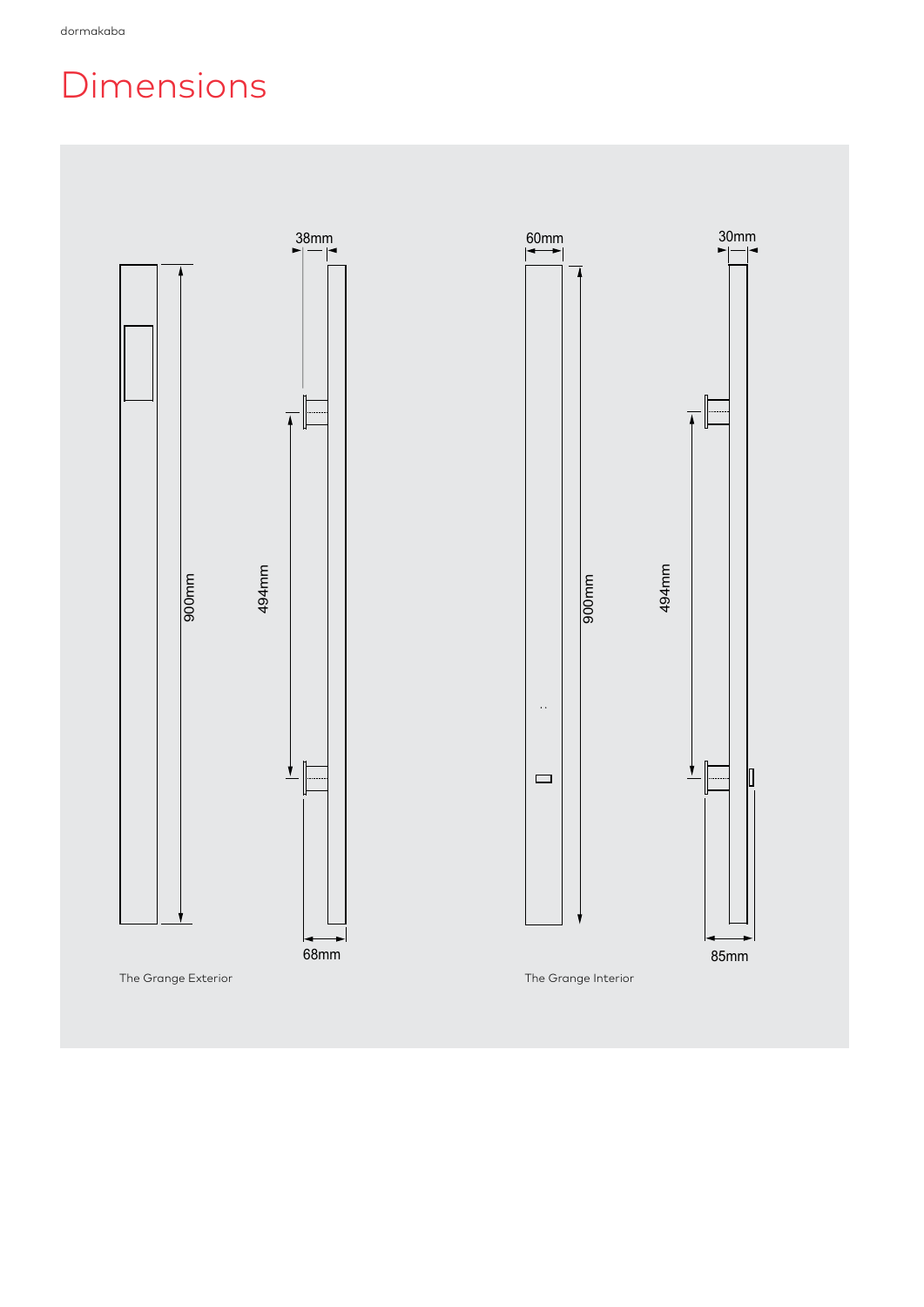### Specifications

| <b>User Parameters</b>     |                                                                                                                                                                                         |  |
|----------------------------|-----------------------------------------------------------------------------------------------------------------------------------------------------------------------------------------|--|
| Methods                    | Bluetooth, RFID card/fob, PIN code                                                                                                                                                      |  |
| Bluetooth                  | via dormakaba Smart Lock app                                                                                                                                                            |  |
| Card/Fob                   | RFID Mifare 13.56Mhz-4 fobs included                                                                                                                                                    |  |
| Pin Code                   | Adjustable to accept 6 to 12 digits                                                                                                                                                     |  |
| Storage                    | Up to 100 cards/fobs and/or codes can be programmed<br>Up to 10 Bluetooth devices can be paired to one lock<br>Up to 10 locks can be registered to one SmartLock app                    |  |
| <b>App Specifications</b>  |                                                                                                                                                                                         |  |
| Platform                   | iPhone (iOS 8.0 and above)<br>Android-based smart phone (Android 5.0 and above)                                                                                                         |  |
| Verification methods       | Fingerprint*, gesture and password<br>*if the smartphone is equipped with fingerprint sensor                                                                                            |  |
| Device management          | Add/delete/modify device, device information and notification                                                                                                                           |  |
| Functions                  | Open/close lock, time sync, key sharing and audit trail                                                                                                                                 |  |
| <b>Mechanical Features</b> |                                                                                                                                                                                         |  |
| Construction               | 316 stainless steel pull handle secured with a heavy-duty tubular deadbolt                                                                                                              |  |
| Keypad                     | 12 key Illuminated touch screen keypad                                                                                                                                                  |  |
| Power                      | 8 x AA alkaline batteries (included)                                                                                                                                                    |  |
| <b>Backset</b>             | Adjustable 60 mm or 70 mm                                                                                                                                                               |  |
| Minimum stile              | 102mm wide                                                                                                                                                                              |  |
| Weight                     | 4.6kg                                                                                                                                                                                   |  |
| Alarms                     | Low battery alarm<br>Anti-tamper lockout after 5 invalid attempts for 3 minutes                                                                                                         |  |
| <b>Installation</b>        |                                                                                                                                                                                         |  |
| Door preparation           | Minimal door preparation - requires a 54mm primary hole                                                                                                                                 |  |
| Door thickness             | 35mm to 50mm                                                                                                                                                                            |  |
| Items supplied             | Pair of pull handles, tubular deadbolt, roller latch, screw pack, 4 RFID fobs, installation instructions,<br>drilling template, users guide and an allen key, 8 x AA Alkaline batteries |  |
| Operating environment      | Temperature (°C) -10~55°<br>Humidity (%) 10-90<br>Note: ensure lockset is not directly exposed to water                                                                                 |  |
| Warranty                   | 12 months                                                                                                                                                                               |  |
| Available finishes         | Satin Stainless Steel - SSS<br>Black Powder Coat - BLK                                                                                                                                  |  |

#### **Download and install the app**





IOS App Store Google Play